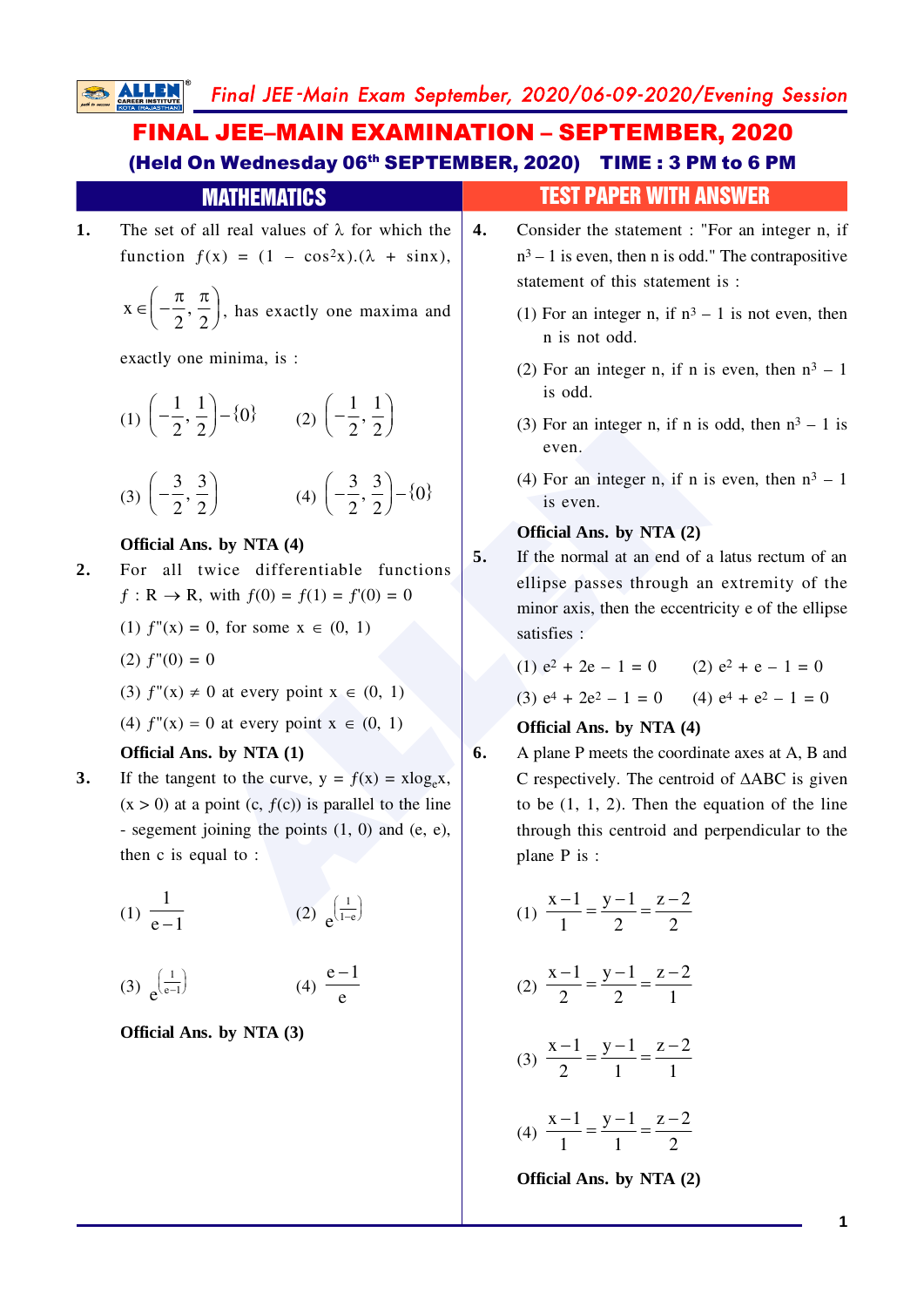# Final JEE-Main Exam September, 2020/06-09-2020/Evening Session

- $\overline{7}$ . If  $\alpha$  and  $\beta$  are the roots of the equation  $2x(2x + 1) = 1$ , then  $\beta$  is equal to :
	- $(1)$   $2\alpha^2$ (2)  $2\alpha(\alpha + 1)$

(4)  $2\alpha(\alpha - 1)$  $(3) -2\alpha(\alpha + 1)$ 

Official Ans. by NTA (3)

- 8. Let  $z = x + iy$  be a non-zero complex number such that  $z^2 = i|z|^2$ , where  $i = \sqrt{-1}$ , then z lies on the :
	- $(1)$  imaginary axis  $(2)$  real axis
	- $(3)$  line,  $y = x$ (4) line,  $y = -x$

### Official Ans. by NTA (3)

The common difference of the A.P.  $b_1$ ,  $b_2$ , ..., 9.  $b_m$  is 2 more than the common difference of A.P.  $a_1$ ,  $a_2$ , ...,  $a_n$ . If  $a_{40} = -159$ ,  $a_{100} = -399$  and  $b_{100} = a_{70}$ , then  $b_1$  is equal to :

| $(1) -127$ | $(2) -81$ |
|------------|-----------|
|------------|-----------|

 $(3) 81$  $(4) 127$ 

### Official Ans. by NTA (2)

The angle of elevation of the summit of a  $10.$ mountain from a point on the ground is  $45^{\circ}$ . After climding up one km towards the summit at an inclination of  $30^{\circ}$  from the ground, the angle of elevation of the summit is found to be  $60^\circ$ . Then the height (in km) of the summit from the ground is :

(1) 
$$
\frac{1}{\sqrt{3}-1}
$$
 (2)  $\frac{1}{\sqrt{3}+1}$ 

$$
(3) \frac{1}{\sqrt{3}+1} \qquad (4) \frac{1}{\sqrt{3}-1}
$$

Official Ans. by NTA (1)

**11.** Let 
$$
\theta = \frac{\pi}{5}
$$
 and  $A = \begin{bmatrix} \cos \theta & \sin \theta \\ -\sin \theta & \cos \theta \end{bmatrix}$ . If  $B = A$ 

 $+ A<sup>4</sup>$ , then det(B) :

 $(1)$  is one  $(2)$  lies in  $(1, 2)$ 

 $(3)$  is zero  $(4)$  lies in  $(2, 3)$ 

Official Ans. by NTA (2)

 $12.$ For a suitably chosen real constant a, let a function,  $f : R - \{-a\} \rightarrow R$  be defined by

 $f(x) = \frac{a - x}{a + x}$ . Further suppose that for any real

number  $x \neq -a$  and  $f(x) \neq -a$ ,  $(f \circ f)(x) = x$ . Then

$$
f\left(-\frac{1}{2}\right)
$$
 is equal to :

$$
(1) \ \frac{1}{3} \tag{2) 3}
$$

$$
(3) -3 \qquad (4) -\frac{1}{3}
$$

### Official Ans. by NTA (2)

 $13.$ Let  $f: R \rightarrow R$  be a function defined by  $f(x) = max{x, x^2}$ . Let S denote the set of all points in R, where f is not differentiable. Then:

| $(1) \{0, 1\}$ |  | $(2) \{0\}$ |
|----------------|--|-------------|
|----------------|--|-------------|

 $(4)$  {1} (3)  $\phi$ (an empty set)

## Official Ans. by NTA (1)

14. The area (in sq. units) of the region enclosed by the curves  $y = x^2 - 1$  and  $y = 1 - x^2$  is equal to :

(1) 
$$
\frac{4}{3}
$$
 (2)  $\frac{8}{3}$   
(3)  $\frac{16}{3}$  (4)  $\frac{7}{2}$ 

### Official Ans. by NTA (2)

 $15.$ The probabilities of three events A, B and C are given by  $P(A) = 0.6$ ,  $P(B) = 0.4$  and  $P(C) = 0.5$ . If  $P(A \cup B) = 0.8$ ,  $P(A \cap C) = 0.3$ ,  $P(A \cap B \cap C) = 0.3$ C = 0.2,  $P(B \cap C) = \beta$  and  $P(A \cup B \cup C) = \alpha$ , where  $0.85 \le \alpha \le 0.95$ , then B lies in the interval:

| <b>Official Ans. by NTA (3)</b> |                    |  |  |  |  |
|---------------------------------|--------------------|--|--|--|--|
| $(3)$ [0.25, 0.35]              | $(4)$ [0.20, 0.25] |  |  |  |  |
| $(1)$ [0.36, 0.40]              | $(2)$ [0.35, 0.36] |  |  |  |  |